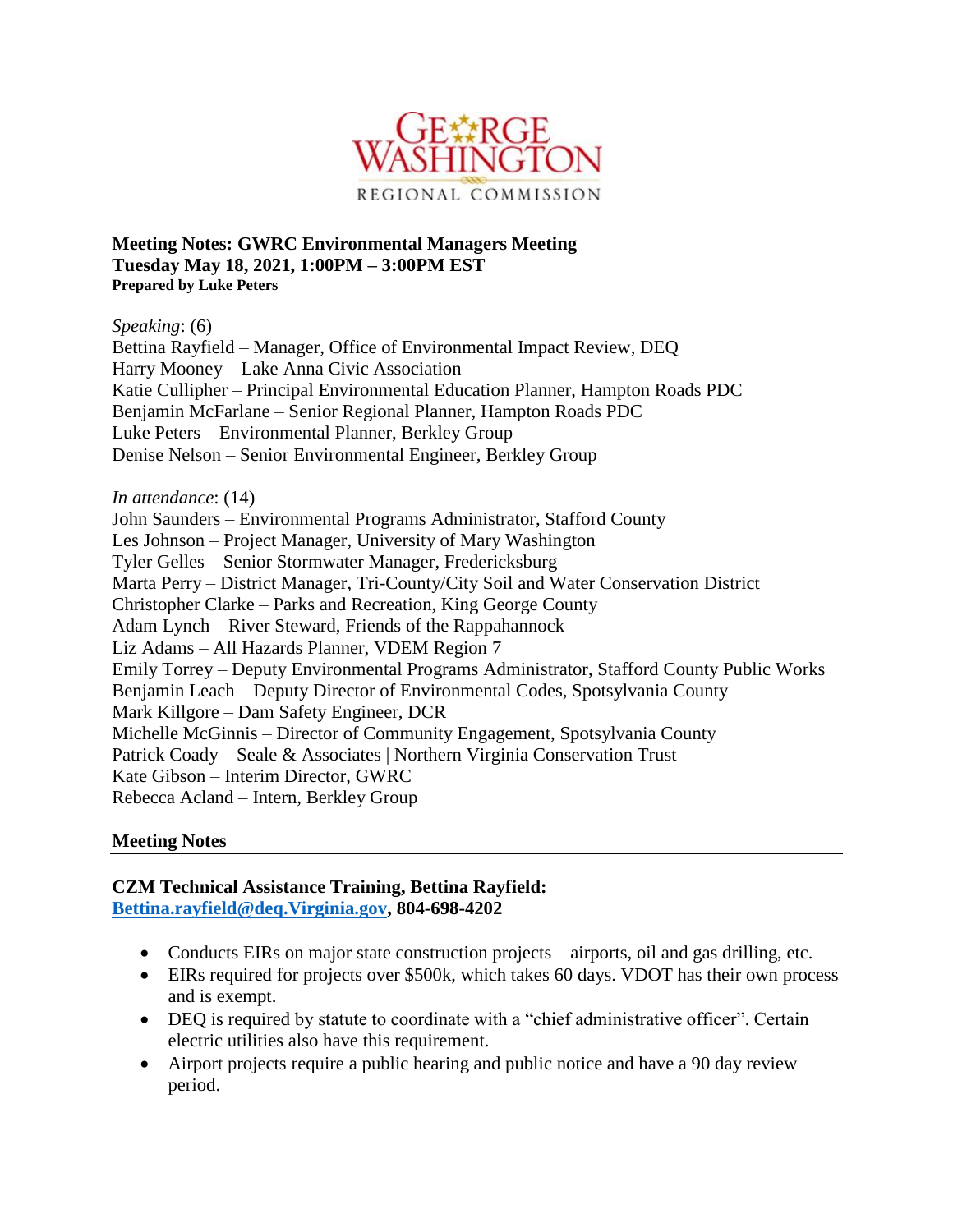- SCC reviews include solar farms, compressor stations, battery storage facilities, etc. and have a 60 day review period.
- The 1972 CZM Management Act says that anything affecting the shore must be consistent with that state's CZM regulations.
- For federal projects, DEQ is only required to review those listed by NOAA. Usually includes wetlands.
- DEQ does not have any federal funds listed in their program, so they don't have to conduct federal-style reviews. They do follow federal guidelines on behalf of other entities that do get funding.
- Virginia's coastal zone is essentially every county east of i-95.
- Federal agencies use the "effects test", which means if a consequence is reasonably foreseeable they have to do a review. But they do not receive a permit until the state determines it is consistent. For unlisted projects, DEQ can petition NOAA if they want regulatory overview.
- "Effects" can be beneficial, indirect, cumulative, etc. Broad definition.
- Virginia just made changes to its enforceable policies. The regulations and laws are now in a narrative format to make them better understood. They also added new categories for nuisance and threatened species.
- DEQ's CZM program is a networked program that does work for many other state agencies (wagonwheel diagram).
- When DEQ reviews a project, they can concur, give conditional concurrence, or object. Objections *must* be based on enforceable policies. Federal agencies can override this by saying it's being done to the extent practicable or that there's a national interest, which DEQ can do nothing about.
- DEQ is open to localities' comments for comp plans, local permits, E&S controls, etc. The comments are always included and summarized in the report.
- DEQ's process allows permitees to see the project manager for their case.
- Some projects require EIR public notice federal consistency and aviation projects.
- DEQ is essentially up-to-date on the public notice database.

### **Harry Looney, Lake Anna Water Quality Update: Harry.Looney@lakeannavirginia.org**

- Kinetic Multisports is holding multiple events at Lake Anna State Park.
- The Civic Assc. Is in the process of purchasing turbidity/water quality monitoring equipment. Transitioning to YSI [brand name] instruments.
- There are e. coli, PCBs, and invertebrate impairments in creeks leading to the lake.
- The area south of the lake is not impaired because, Harry thinks, the lake acts as a filter.
- On August  $11^{th}$  2020, the Upper Pamunkey had a recreational advisory.
- The Terry's Run area of the lake suffered from red algal blooms because of these issues. There are also green algal blooms in other parts of the lake.
- Lake Anna has never had an advisory because of algal toxins, but purely due to cell counts.
- Lake Anna is part of the York River watershed. The main area of concern is the Upper Pamunkey and Lake Anna drainage area, however.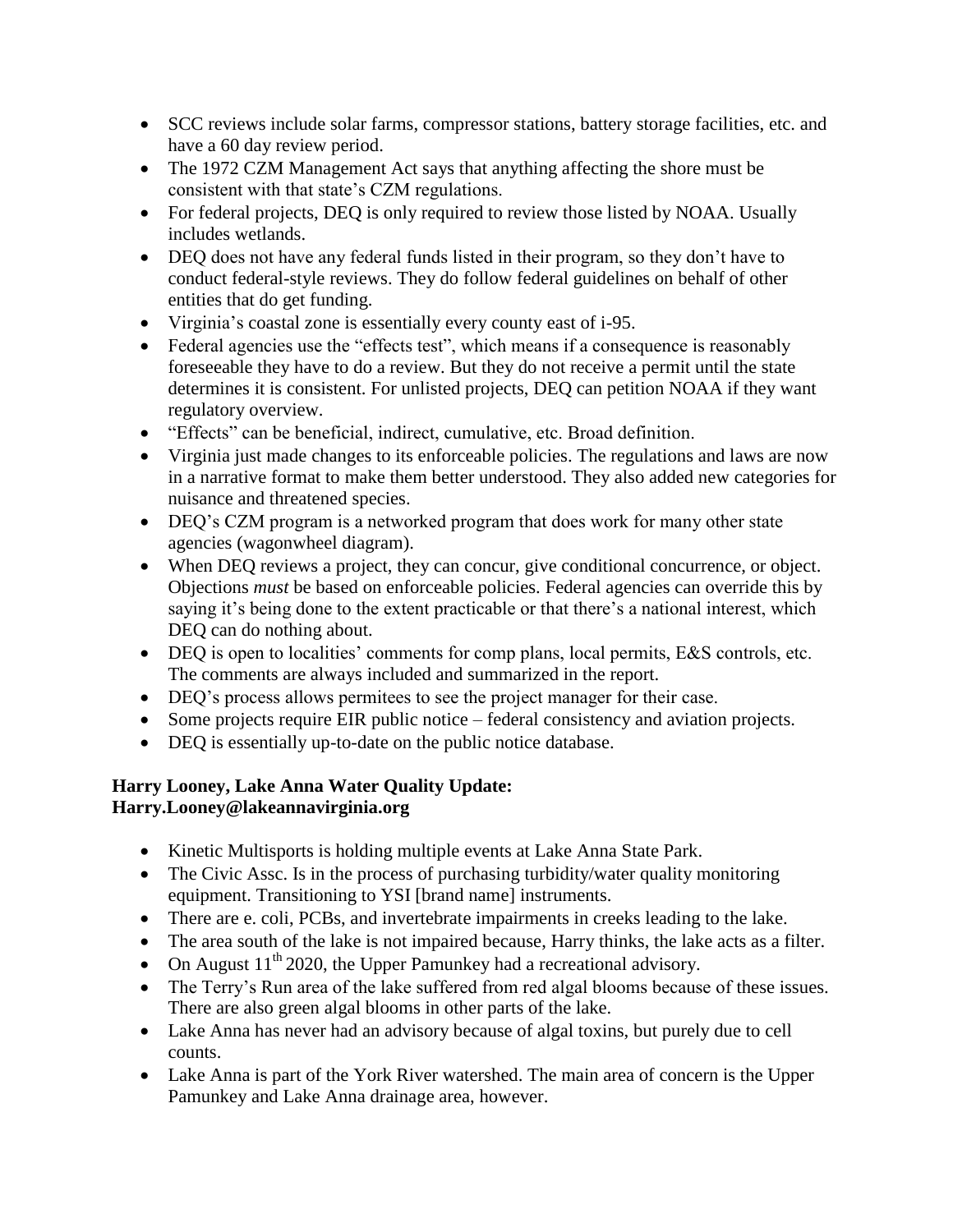- LACA feels they should be working outside of the lake to improve water quality around the state through overarching strategy documents.
- 2021 WQIP Components:
	- o Water Quality Monitoring
	- o Sediment Sampling
	- o Algae Monitoring 6 stations each on North Anna River and Pamunkey
	- o Remote Sensing using Sentinel 2A and 2B satellites (Copernicus program)
	- o Floating Treatment Wetlands in the Pamunkey branch
	- o Data Analysis and Analytics in combination with DEQ's
- *Are all landowners members of LACA by default?* No, there are about 800 families.
- The York River Roundtable does a lot of work in environmental literacy and tribal outreach.

## **CZM Special Project – Regional Flood Risk Communication Plan:**

- Goal is to create a more comprehensive messaging strategy around flood risk, especially for citizens who might've been grandfathered into situations where they're at risk.
- Will include copy/paste messaging for PIOs to post to Facebook, Twitter, and other social media.
- The focus is on flood risk awareness in general, not just including those who are not required to buy flood insurance, and to bring the content down to a understandable level instead of targeting flood plain managers.

# **Katie Cullipher, Ben McFarlane, HRPDC – Get Flood Fluent:**

- HRPDC has a coastal resilience initiatives:
	- o Aggregating information regionally,
	- o Educating stakeholders,
	- o Developing technical products that account for climate change
- Regional Resilience Inventory: want to document the need for assistance and identify opportunities for collaboration.
- The Regional Resilience Projects Dashboard brings information about what the region is already doing. There are over 450 projects in 11 categories, including \$173MM of completed projects and \$1.7b worth of projects underway.
- HRPDC uses the ESRI StoryMap to discuss resilience questions in a narrative format.
- Communities are very invested in improving their CRS scores.

# **Educating Residents:**

- Precipitated by looking at the impacts of Hurricane Harvey in Texas (2017) and what a disaster not having insurance was for their communities.
	- o Only 15% of flooded properties had flood insurance, which covered 40% of the \$30b in damage.
- Many citizens have misconceptions about the need for insurance.
- Goals: educate about facts, debunk myths, and encourage people to contact an insurance agent and get a quote.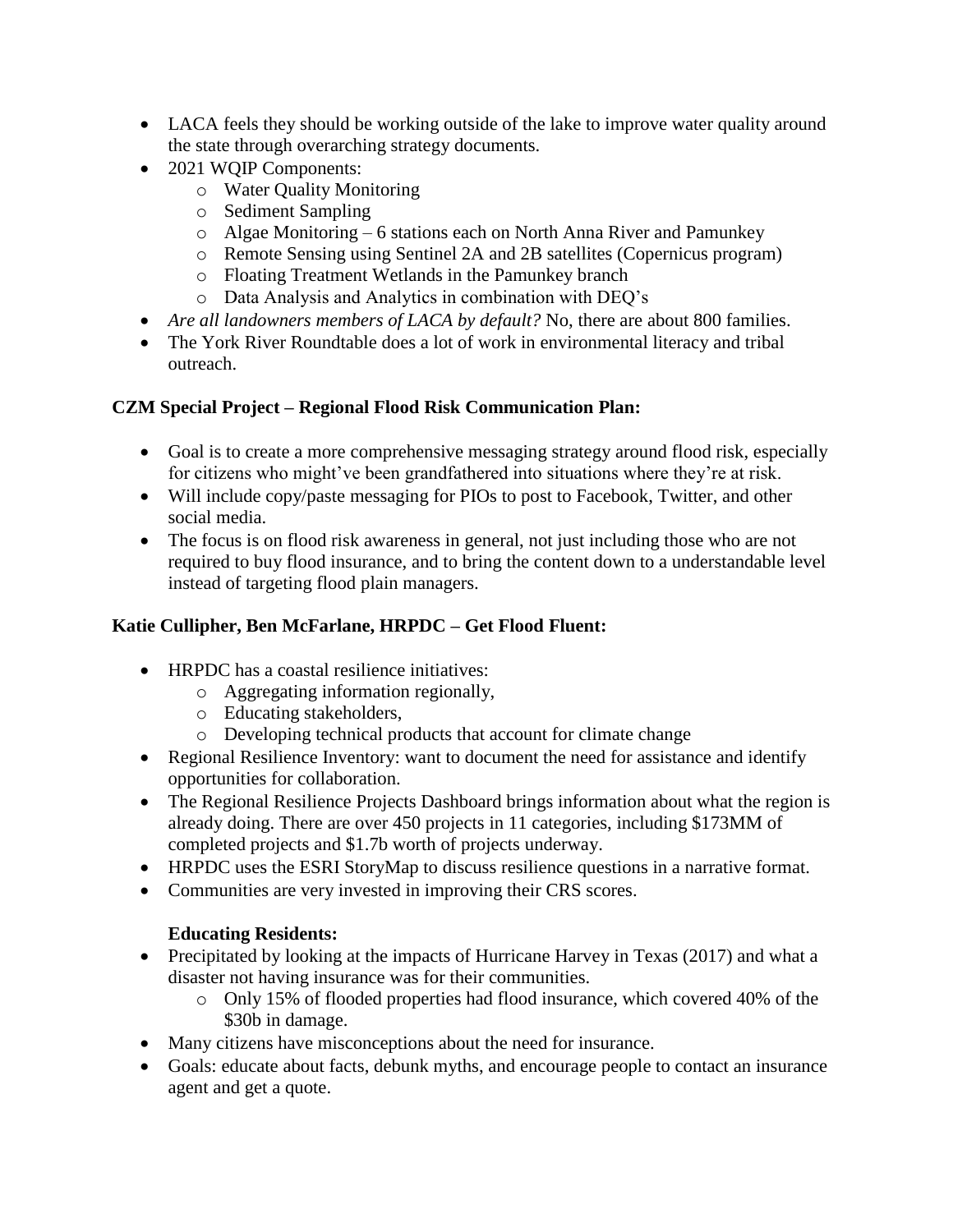- The [www.Getfloodfluent.org](http://www.getfloodfluent.org/) website and toolkit are a major component of education. They've included a calculator that will give an estimate of what insurance would cost.
- Included an interactive quiz challenge for visitors to the site.
- HRPDC is developing a media toolkit full of assets that anyone can download and use to promote purchasing flood insurance.
- Launched paid media/PR campaigns in Spring 2019 using TV, radio, digital and print. In Summer 2020 they also included streaming advertisements for cordcutters.
- 7MM impressions from social media campaigns have generated 13,087 visitors to the site, spiking around the times of the campaigns.
- In 2021 they have activities happening every season, especially Spring and Summer with Flood and Hurricane preparedness weeks and the start of hurricane season.
- Developed videos to show local experiences.

## **Web Content:**

- HRPDC is trying to identify topics they can put on the website in order to get communities' CRS scores up, with messaging straight from the FEMA CRS Manual.
- Looking into insurance calculator updates to match FEMA's changes, disclosure requirements for repetitive loss properties, and flood loss history.

### **Improving Local Policies:**

- HRPDC adopted sea level rise planning scenarios, like 4.5' between years 2080-2100.
- Taking it to the next level is creating floodplain maps that incorporate sea level rise, new stormwater standards, and building elevation basemaps that include SLR.

Les Johnson thinks it would be useful to create a geodatabase and benchmark sea level rise in all our materials. Which would be the most helpful for the localities? People need to understand that even if they're not in a FEMA floodplain, a 100 year event could cost them a lot.

Comments were due back to the Flood Fund guide May  $12<sup>th</sup>$ , still waiting to figure out what proposals will look like. There are opportunities to add staff, do training, complete projects, etc.

Flood Preparedness Fund manual will be coming out after the June Water Control Board Meeting.

DCR funded HRPDC's calculator and other website elements through their dam safety grants. They mainly fund dam issues, but also floodplain management efforts.

### **CZM Resilience Updates:**

- Berkley Group is investigating geodatabases and datasets regarding resiliency issues.
- To keep up with what Dewberry, the engineering firm hired by the state to manage the CZM Master Plan, visit the DCR website.
- Denise spoke with Vision, the outreach consultants, about the survey they're going to distribute. She needs information from the localities about the best places to leave physical materials as well as which communities to reach out to digitally.